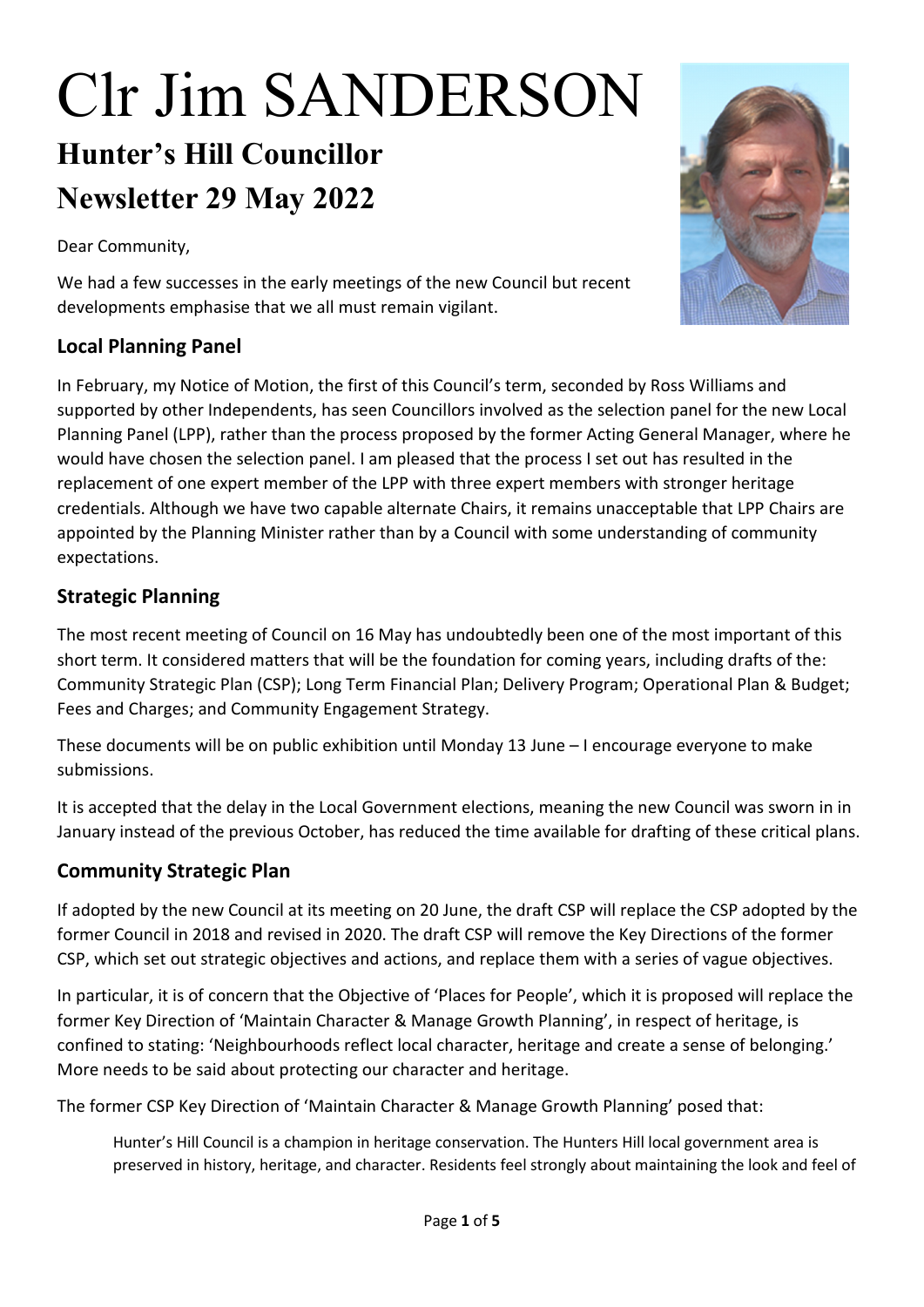Hunters Hill and are committed to retaining the existing visual amenity. Our lifestyle is matched by our desire to retain the beauty of our garden suburb.

It is odd that, just four years later, the 'Places for People' vague objectives prioritise:

Urban environments that attract business investment, economic activity and place making initiatives.

Development application, regulation and monitoring services are streamlined.

Place making must conserve our 'history, heritage, and character', not forget them as the draft CSP appears to do, putting these elements of the place we all love at risk, in favour of attracting business investment and streamlined development applications that may not sufficiently analyse issues.

For those wishing to make submissions about the CSP or other strategic plans, these plans can be found on Council's website at:<https://www.huntershill.nsw.gov.au/participate/draft-ipr/>

My covering email will also attach a copy of the former CSP to allow you to make a comparison.

#### **Community Engagement Strategy**

At Council's May meeting, I moved to amend the Community Engagement Strategy so that the minimum level of public participation under the International Association of Public Participation (IAP2) Spectrum was raised to 'inform and consult' for a range of Council activities listed in the Strategy.

Liberal Councillors did not support my other amendments to have Council's General Policies go on public exhibition or to specifically include public meetings as part of Council's 'Engagement Options'.

For those wishing to make submissions about the Community Engagement Strategy, it can be found on Council's website at: [https://www.huntershill.nsw.gov.au/participate/re-exhibited-draft-community](https://www.huntershill.nsw.gov.au/participate/re-exhibited-draft-community-engagement-strategy/)[engagement-strategy/](https://www.huntershill.nsw.gov.au/participate/re-exhibited-draft-community-engagement-strategy/)

On a positive note, the Community Engagement Strategy sets the IAP2 level of engagement for Plans of Management and Masterplans to inform, consult, involve, collaborate and empower.

#### **Plans of Management**

Regrettably, I don't believe there was collaboration with nor empowerment of the community in relation to the adoption of two Plans of Management (PoM) at Council's March Meeting, given that these PoMs were developed without the benefit of Community Advisory Groups.

Ross Williams and I both opposed the adoption of the PoMs for the Henley Precinct Open Space and Figtree Park, for a number of reasons.

Among other things, Ross and I believe the use of artificial turf (except for cricket pitches) should have been prohibited in the Henley Precinct Open Space PoM.

With respect to the Figtree Park PoM, Ross and I reasoned that it is not appropriate for a PoM for community land to foreshadow Potential Future Development of parts of that land including for residential development. Ross was the only other Councillor to support my amendment to remove the section of the PoM foreshadowing Future Uses.

#### **Disposal of Council Land**

At its meeting in February, Council considered a staff report recommending the sale of 151.9 square metres of nature strip in Lloyd Avenue Hunters Hill. The matter was deferred following strong criticism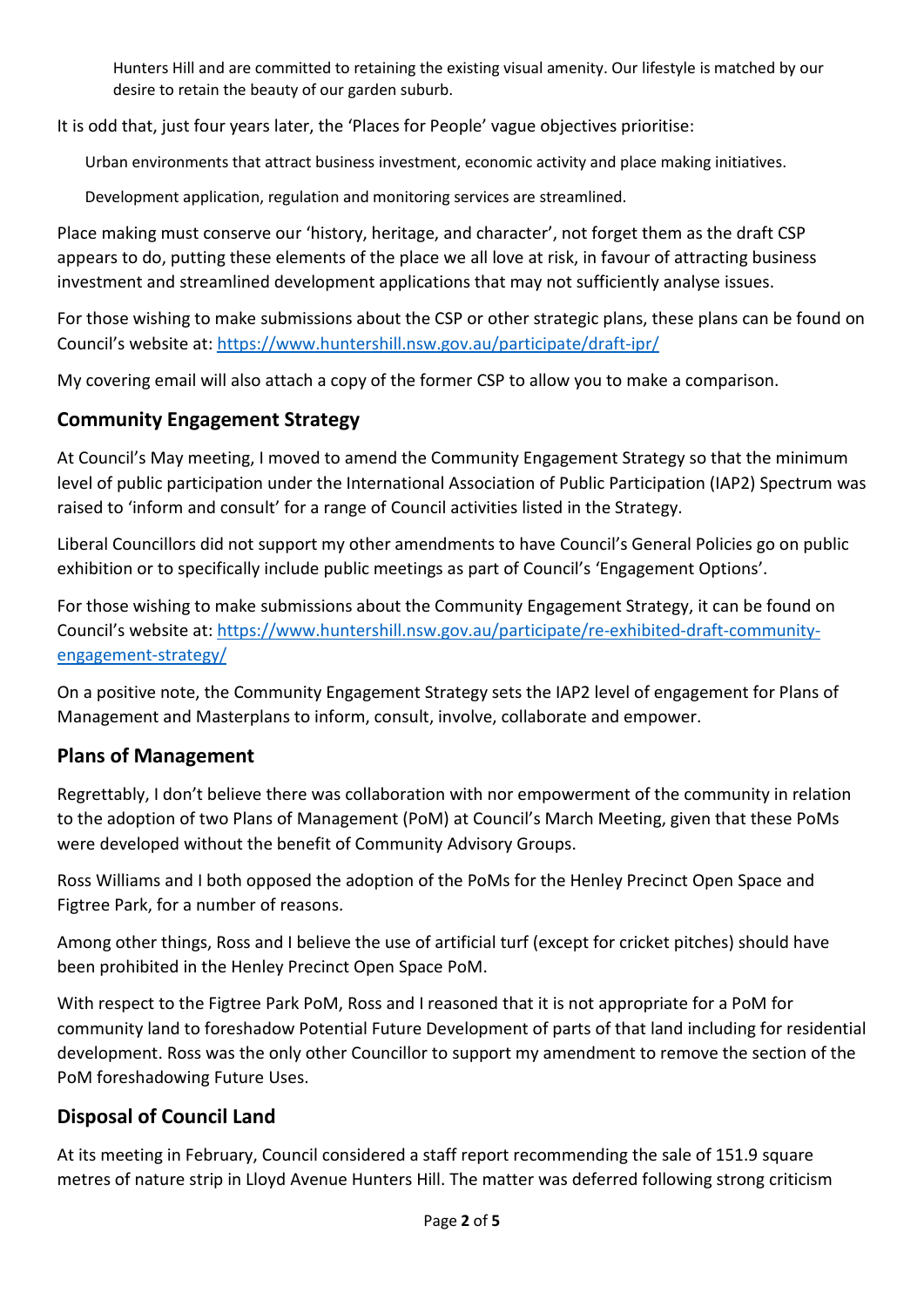from Councillors Ross Williams, Richard Quinn and myself. At that time, in the absence of any policy to guide the disposal of Council land, I criticised the four page report, which provided too little information, made misleading comparisons with other Council land sales and did not answer the questions that should be put before such sales are even contemplated.

At its meeting in March, Council considered another staff report recommending the subdivision and recategorisation of land at the back of the Henley Long Day Care Centre to prepare this land for sale. This land together with a piece of adjoining unformed road known as Bland Street provides pedestrian access between the northern end of Gray Street and the top end of Crown Street, which is used extensively by residents of the north western part of Henley for access to Gladesville Reserve and public transport. Council has in the past also worked with Henley residents to improve plantings in this area as its location between the grounds of Gladesville Hospital and Gladesville Reserve makes this land an important biodiversity corridor. None of this was mentioned in the report proposing that the land be prepared for sale. Fortunately, Council resolved to defer this matter. Although Mayor Miles and Councillor Virgara opposed the deferral, presumably because they wanted to proceed with the process of readying the land for disposal.

## **Policy for Disposal of Council Land**

As Council clearly needs a policy to guide any sale of Council land, our new General Manager sought legal advice to draft such a policy. The draft Policy for the Disposal of Council Land was first distributed to Councillors in confidence on 9 May and was considered by Council at its Meeting on 16 May. While this policy is sound in terms of the process to be followed after a decision has been made to sell land, it is sadly lacking in regard to the process that should be followed in determining whether the land should be sold.

The policy has a non-exhaustive list of ten matters to 'have regard to' in 'determining whether land has potential for disposal,' including: 'Whether the land has cultural, natural or heritage value that should be maintained'; or 'Whether disposal of the land would create an access issue for adjoining land holders'. Clearly, having regard to these matters is inadequate in the unique environment of our Municipality, as there is no guidance as to what should be considered in determining whether the land has cultural, natural or heritage value that should be maintained. Further the policy is silent on retaining view corridors and access for other than adjoining land holders.

At the Ordinary Meeting of Council on 16 May, I moved the alternate motion:

That:

- 1. The report be received and noted.
- 2. The Policy for Disposal of Council Land be amended to: ensure the Policy prioritises public interest over all other interests; and, in addition to the provisions of Clause 3 of the draft, ensures that:
	- a. If the land has current or foreseeable future uses to Council, it will not be sold or encumbered in a manner that will limit that use; and
	- b. Land will not be sold if it currently provides, or can in the future provide, a discernible contribution to:
		- i. Public access to foreshores, natural areas, parks, sportsgrounds or land for general community use;
		- ii. Linkages between streets, lanes, and other areas or access between lands;
		- iii. Maintenance and/or improvement of view corridors;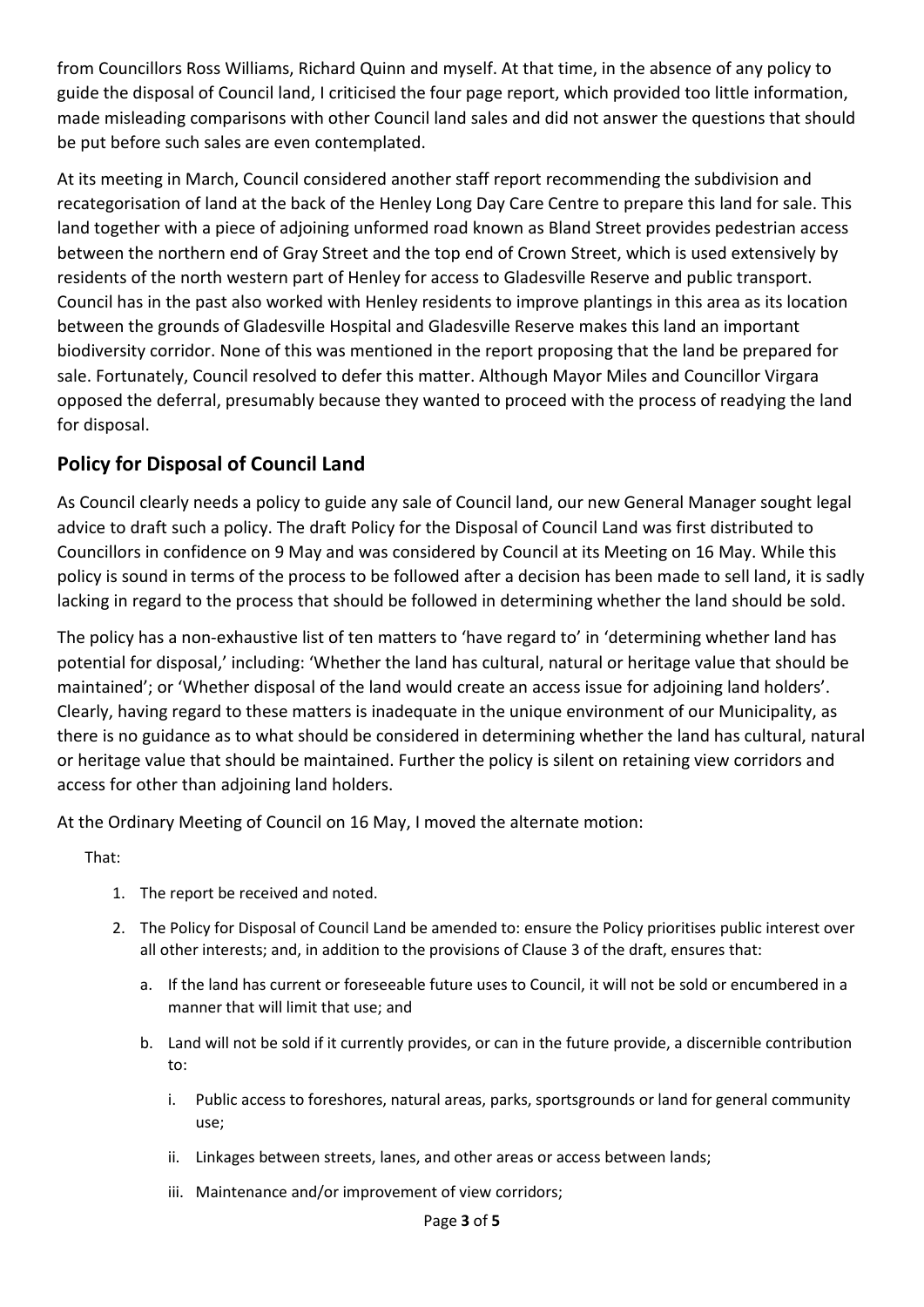- iv. Maintenance and/or improvement of the curtilage around heritage items; or
- v. Existing plantings and/or opportunities for plantings to improve, the tree canopy or biodiversity corridors.
- 3. To further avoid and mitigate concerns about direct negotiation provided for in clause 4.3.4 of the draft:
	- a. Consideration be given to the Policy providing for a minimum value for such disposals, such as the rateable value of the land; and
	- b. Council prepare a list of land it may wish to dispose of.
- 4. Following amendment, Council place the Policy for Disposal of Council Land on public exhibition for 28 days.

As Councillor Elizabeth Krassoi was an apology at this meeting, Liberal Councillors were able to amend this motion, resulting in the adoption of the flawed Policy for the Disposal of Council Land, by and large as drafted, with Ross Williams and myself the only Councillors voting against its adoption.

Liberal amendments to my motion also mean the Policy was adopted immediately without the public exhibition that I had proposed but don't let this stop you having your say!

The Policy as originally drafted can be found at Item 4.5 of Council's May business paper, available at: <https://www.huntershill.nsw.gov.au/wp-content/uploads/2022/05/Ordinary-Meeting-16-May-4507.pdf>

I remain concerned that as this policy stands, it will do little to stop ill-considered proposals to sell Council land, such as the two examples cited above. At the time of writing, I am waiting to hear whether other Councillors will support a rescission motion that Ross Williams and I would like to move.

If this policy is not amended, I expect we will see a succession of proposals to sell Council land, many of which I fear this Council will approve without proper analysis of the value of the land to the community.

#### **Conservation Advisory Panel (CAP)**

For over 50 years Council's Conservation Advisory Panel (CAP), a panel that includes members with substantial heritage expertise who volunteer their valuable time, has provided advice to Council on heritage and conservation matters including advice on development applications affecting heritage items or in heritage conservation areas. CAP has also provided free advice to applicants to assist them to find solutions that respect the surrounding character of their neighbourhood.

CAP, although only an advisory committee of Council, has played a substantial part in the preservation of the unique character of our Municipality.

At an early briefing of the new Council, staff revealed plans to narrow the function of CAP to consider and provide advice on: development proposals that include 'demolition of a building in a heritage conservation area'; 'demolition, or part demolition of an item of heritage significance and/or significant alterations and additions to an item of heritage significance'; or 'plans or policies referred to it by Council or the General Manager.'

Although I pointed out that the functions of CAP cannot be narrowed to exclude any functions assigned to it by the Development Control Plan (DCP), the functions of CAP have still been narrowed in the draft terms of reference under which it will operate until Committee terms of reference are adopted by Council at its August meeting.